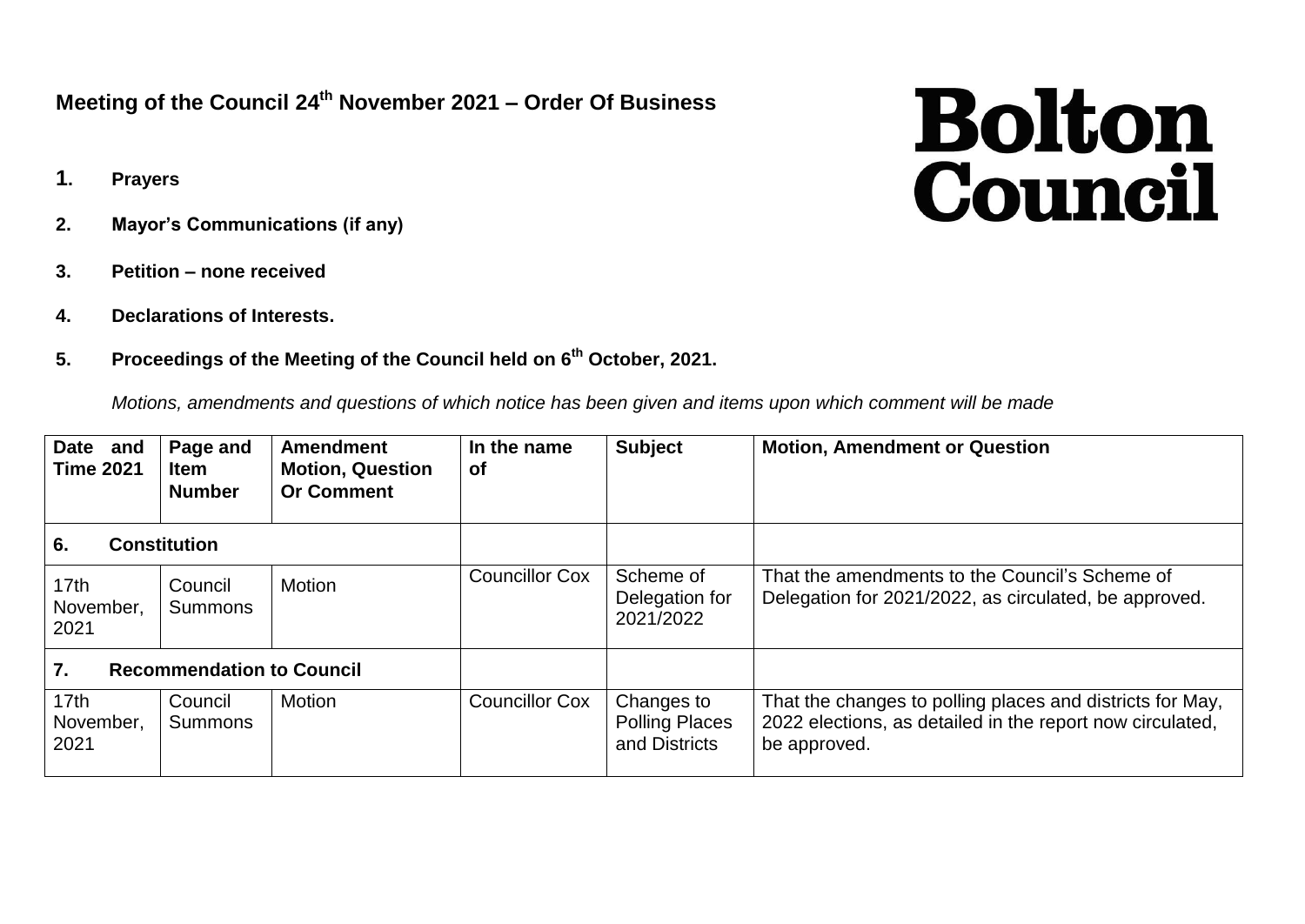| Date and<br><b>Time 2021</b>                 | Page and<br><b>Item</b><br><b>Number</b> | <b>Amendment</b><br><b>Motion, Question</b><br><b>Or Comment</b>               | In the name<br><b>of</b> | <b>Subject</b>                                | <b>Motion, Amendment or Question</b>                                                                                                                                                                                                                                                                                |
|----------------------------------------------|------------------------------------------|--------------------------------------------------------------------------------|--------------------------|-----------------------------------------------|---------------------------------------------------------------------------------------------------------------------------------------------------------------------------------------------------------------------------------------------------------------------------------------------------------------------|
| $17^{\text{th}}$<br>November,<br>2021        | Council<br><b>Summons</b>                | Motion                                                                         | Councillor<br>Peel       | Appointment<br>of External<br><b>Auditors</b> | That the proposal to opt into the sector-led option<br>through Public Sector Audit Appointments (PSAA) for<br>the appointment of external auditors to principal local<br>government and police bodies for five financial years<br>from $1st$ April, 2023, as detailed in the report now<br>circulated, be approved. |
| 8.                                           |                                          | <b>Changes In Committee Membership and Appointments To Other Bodies</b>        |                          |                                               |                                                                                                                                                                                                                                                                                                                     |
|                                              |                                          | 1. That Councillor McKeon replace Councillor Haworth on the Planning Committee |                          |                                               |                                                                                                                                                                                                                                                                                                                     |
|                                              |                                          |                                                                                |                          |                                               | 2. That Councillor Cowen replace Councillor Hartigan on the Corporate and External Issues Scrutiny Committee                                                                                                                                                                                                        |
| 9.                                           |                                          | <b>Questions/Comments under Standing Order 9(a)</b>                            |                          |                                               |                                                                                                                                                                                                                                                                                                                     |
|                                              |                                          |                                                                                |                          |                                               |                                                                                                                                                                                                                                                                                                                     |
| $18^{th}$<br>November,<br>2021<br>15:06 p.m. | Council<br>Summons                       | Question to the<br>Leader of the<br>Council (Councillor<br>Cox)                | Councillor<br>Peel       | Redevelopment<br>of Crompton<br>Place         | Notwithstanding, the varying rates of progress being<br>made on other regeneration sites in the town centre,<br>does the Leader agree with me that the planned<br>redevelopment of Crompton Place is central to and<br>fundamentally important to the wider Bolton town centre<br>plans?                            |
|                                              |                                          |                                                                                |                          |                                               | Furthermore, does the Leader agree with me that the<br>failure to secure levelling up funds to progress the plans<br>for Crompton Place is a disaster for our Bolton town<br>centre strategy?                                                                                                                       |
| $18^{th}$<br>November,<br>2021<br>15:09 p.m. | Council<br><b>Summons</b>                | Question to the<br>Leader of the<br>Council (Councillor<br>Cox)                | Councillor<br>Peel       | Levelling Up<br>Fund                          | Will the Leader inform Council as to why Bolton Councils<br>bid for £16.2 million to the 'levelling up fund' was rejected<br>by the Chancellor, Rishi Sunak; a bid that was integral to<br>the progression of the Crompton Place redevelopment?                                                                     |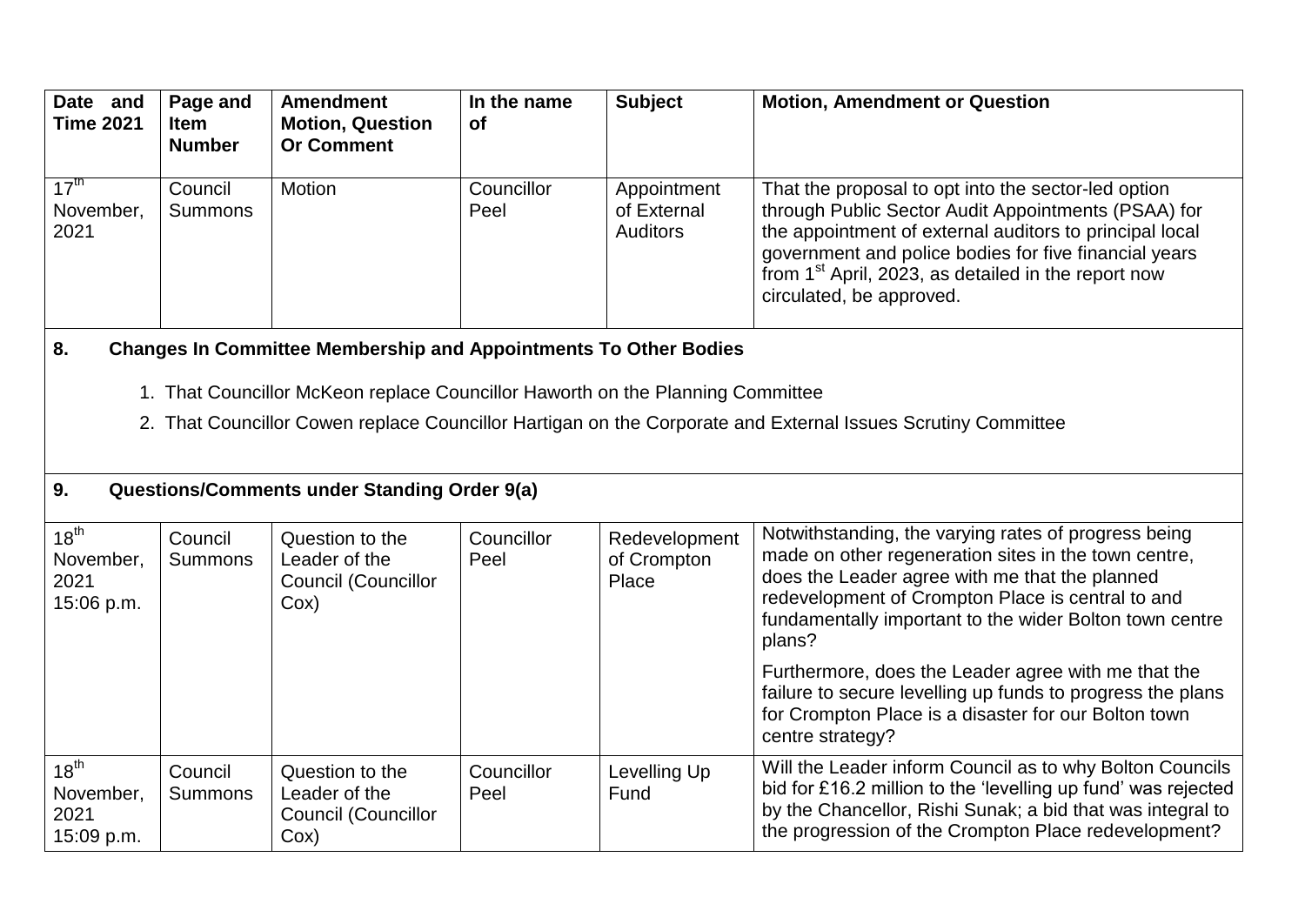| Date and<br><b>Time 2021</b>                 | Page and<br><b>Item</b><br><b>Number</b> | <b>Amendment</b><br><b>Motion, Question</b><br><b>Or Comment</b>                                                             | In the name<br><b>of</b> | <b>Subject</b>                     | <b>Motion, Amendment or Question</b>                                                                                                                                                                                                                                                                                                                                                                                                                                   |
|----------------------------------------------|------------------------------------------|------------------------------------------------------------------------------------------------------------------------------|--------------------------|------------------------------------|------------------------------------------------------------------------------------------------------------------------------------------------------------------------------------------------------------------------------------------------------------------------------------------------------------------------------------------------------------------------------------------------------------------------------------------------------------------------|
|                                              |                                          |                                                                                                                              |                          |                                    | Can he furthermore give a reassurance to Council that<br>the application that was submitted to the' levelling up<br>fund' met all of the required criteria and timescales that<br>have been laid down by the Government, to enable them<br>to fully consider such bids?                                                                                                                                                                                                |
| $21^{st}$<br>November,<br>2021<br>14:33 p.m. | Council<br><b>Summons</b>                | Question to the<br><b>Executive Cabinet</b><br>Member for<br>Stronger<br>Communities<br>(Councillor Dean)                    | Councillor<br>Heslop     | Payment of<br>Area Forum<br>Grants | Payments to community groups, voluntary organisations<br>and other recipients, have in the past taken a<br>considerable amount of time to be paid out by the<br>Council. One particular group in Kearsley advised that it<br>took nine months from application to actually receiving<br>the funds.                                                                                                                                                                     |
|                                              |                                          |                                                                                                                              |                          |                                    | Does the relevant Executive Cabinet Member agree with<br>me that the timeous payment of such grants is vital given<br>the cashflow challenges facing many of these recipients?<br>Could the Executive Cabinet Member also confirm to this<br>Council any statutory requirements and/or standard of<br>service in respect of the expected time to make such<br>payments, along with the actual length of time actually<br>taken to make such payments in the past year? |
| $21^{st}$<br>November,<br>2021<br>17:15 p.m. | Council<br><b>Summons</b>                | Question to the<br><b>Executive Cabinet</b><br>Member for<br><b>Strategic Housing</b><br>and Planning<br>(Councillor Hewitt) | Councillor<br>Flitcroft  | Communal<br><b>Boiler Systems</b>  | I am sure that most members will be aware of the Bolton<br>News article at the end of October, which highlighted the<br>Bolton at Home policy of communal boiler systems being<br>switched off between the hours of midnight and five a.m.<br>I had been involved in correspondence prior to the<br>publication of the article with the resident who raised the<br>issue and had enquired of Bolton at Home if this was                                                |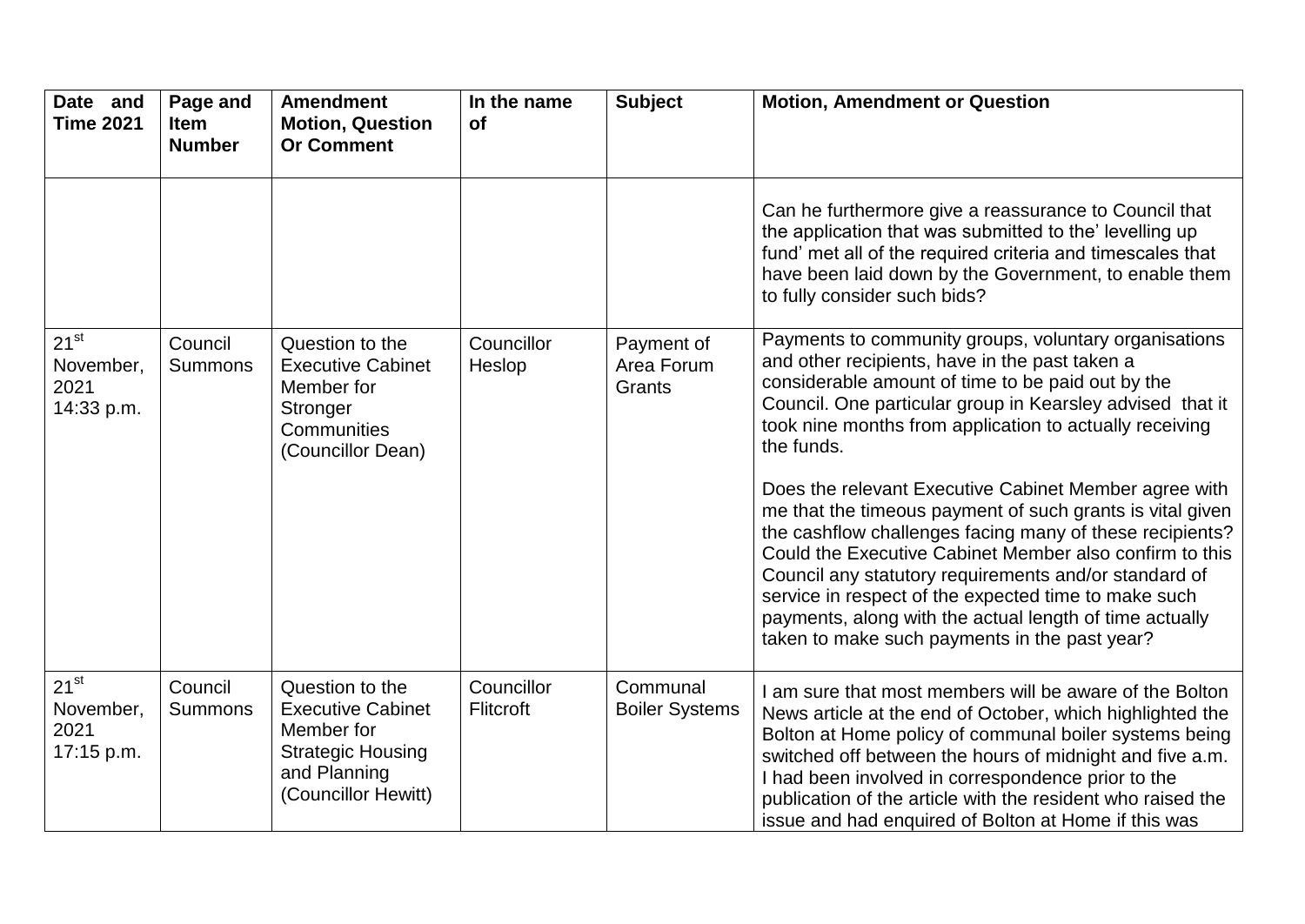| Date and<br><b>Time 2021</b> | Page and<br><b>Item</b><br><b>Number</b> | <b>Amendment</b><br><b>Motion, Question</b><br><b>Or Comment</b> | In the name<br><b>of</b> | <b>Subject</b> | <b>Motion, Amendment or Question</b>                                                                                                                                                                                                                                                                                                                                                                                                                                                           |
|------------------------------|------------------------------------------|------------------------------------------------------------------|--------------------------|----------------|------------------------------------------------------------------------------------------------------------------------------------------------------------------------------------------------------------------------------------------------------------------------------------------------------------------------------------------------------------------------------------------------------------------------------------------------------------------------------------------------|
|                              |                                          |                                                                  |                          |                | indeed their policy and how it was communicated with<br>existing and new tenants. I am still awaiting a full<br>response from Bolton at Home but have been advised by<br>one of their Senior Officials that "as far as they were<br>aware, there is no official policy around communal<br>heating times in place, that could be shared with you at<br>this time".                                                                                                                              |
|                              |                                          |                                                                  |                          |                | The Official said that the current communal heating time<br>availability had been in place for several years after a<br>period of adjustment to bring all such system in line.<br>They added that any policy change around this matter<br>would have to go out to consultation to all tenants<br>serviced by communal heating systems, as heating<br>charges are averaged across these types of tenancy and<br>any increase in heating availability times may cause an<br>increase in charges. |
|                              |                                          |                                                                  |                          |                | My concern is that these residents have had their choice<br>taken away from them. We all know that the elderly feel<br>the cold more than most and that they proportionately<br>spend more of their time awake than most and tend to<br>rise earlier.                                                                                                                                                                                                                                          |
|                              |                                          |                                                                  |                          |                | Would the Executive Cabinet Member for Strategic<br>Housing and Planning please ask the Council's<br>representatives at Bolton at Home to raise this issue on<br>behalf of our elderly residents who are directly affected<br>by this policy?                                                                                                                                                                                                                                                  |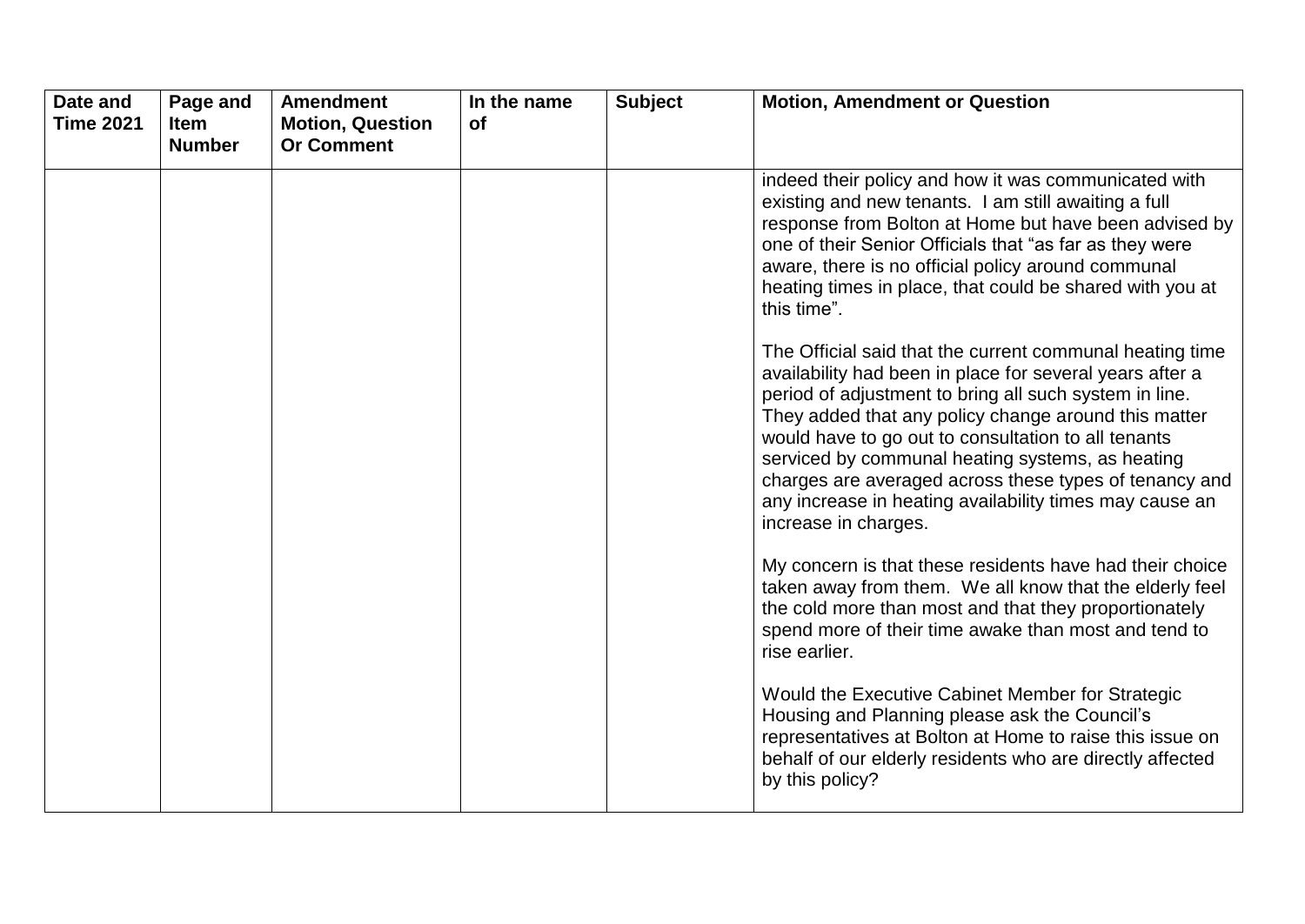| Date and<br><b>Time 2021</b>                 | Page and<br><b>Item</b><br><b>Number</b> | <b>Amendment</b><br><b>Motion, Question</b><br><b>Or Comment</b>                                              | In the name<br><b>of</b> | <b>Subject</b>                                                  | <b>Motion, Amendment or Question</b>                                                                                                                                                                                                                                                                                                                                                                                                                                                                                                                                                                                                                                                                                                                                                                              |
|----------------------------------------------|------------------------------------------|---------------------------------------------------------------------------------------------------------------|--------------------------|-----------------------------------------------------------------|-------------------------------------------------------------------------------------------------------------------------------------------------------------------------------------------------------------------------------------------------------------------------------------------------------------------------------------------------------------------------------------------------------------------------------------------------------------------------------------------------------------------------------------------------------------------------------------------------------------------------------------------------------------------------------------------------------------------------------------------------------------------------------------------------------------------|
| $21^{st}$<br>November,<br>2021<br>18:08 p.m. | Council<br><b>Summons</b>                | Question to the<br><b>Executive Cabinet</b><br>Member for<br>Highways and<br>Transport<br>(Councillor Haslam) | Councillor<br>Hartigan   | <b>Integrated Rail</b><br>Plan for the<br>North and<br>Midlands | Improving the rail connectivity and reliability for Bolton is<br>an essential ingredient for the regeneration of our town<br>and its economy. What are the opportunities for Bolton in<br>the recently integrated Rail Plan for the North and<br>Midlands?                                                                                                                                                                                                                                                                                                                                                                                                                                                                                                                                                        |
| $21^{st}$<br>November,<br>2021<br>22:04 p.m. | Council<br><b>Summons</b>                | Question to the<br><b>Executive Cabinet</b><br><b>Member Deputy</b><br>Leader (Councillor<br>Mrs. Fairclough) | Councillor<br>Walsh      | <b>Albert Halls</b>                                             | At the recent Mayor's Remembrance Concert I was<br>surprised about several aspects of the Albert Halls<br>including the operation of the bar with failings such as<br>the limited range of stock, the inability to pre-order and<br>that payment was by cash only. Coupled with the closed<br>restaurant this raises major concerns about the future<br>viability of the Albert Halls. After the major work on the<br>refurbishment of the Albert Halls I am sure all members<br>will share my concerns about what is clearly the lack of a<br>viable business plan when that work was completed. It<br>cannot be that Covid-19 is the only reason for this. Can<br>the Council now be assured that these failings and<br>others will be addressed in order to ensure a viable<br>future for this valuable asset? |
| $21^{st}$<br>November,<br>2021<br>22:04 p.m. | Council<br><b>Summons</b>                | Question to the<br>Leader of the<br><b>Council (Councillor</b><br>Cox)                                        | Councillor<br>Walsh      | <b>Bolton College</b><br>of Medical<br>Science                  | I am sure the Leader will agree that the budget<br>announcement of £20m for the construction of the Bolton<br>College of Medical Science is good news in many ways,<br>not just for health services but also as a catalyst to the<br>regeneration of the wider area. Coupled with the recent<br>funding for Farnworth town centre does the Leader also<br>agree that after 40 years of failure this Council is now<br>delivering on the promise to the residents of Farnworth?                                                                                                                                                                                                                                                                                                                                    |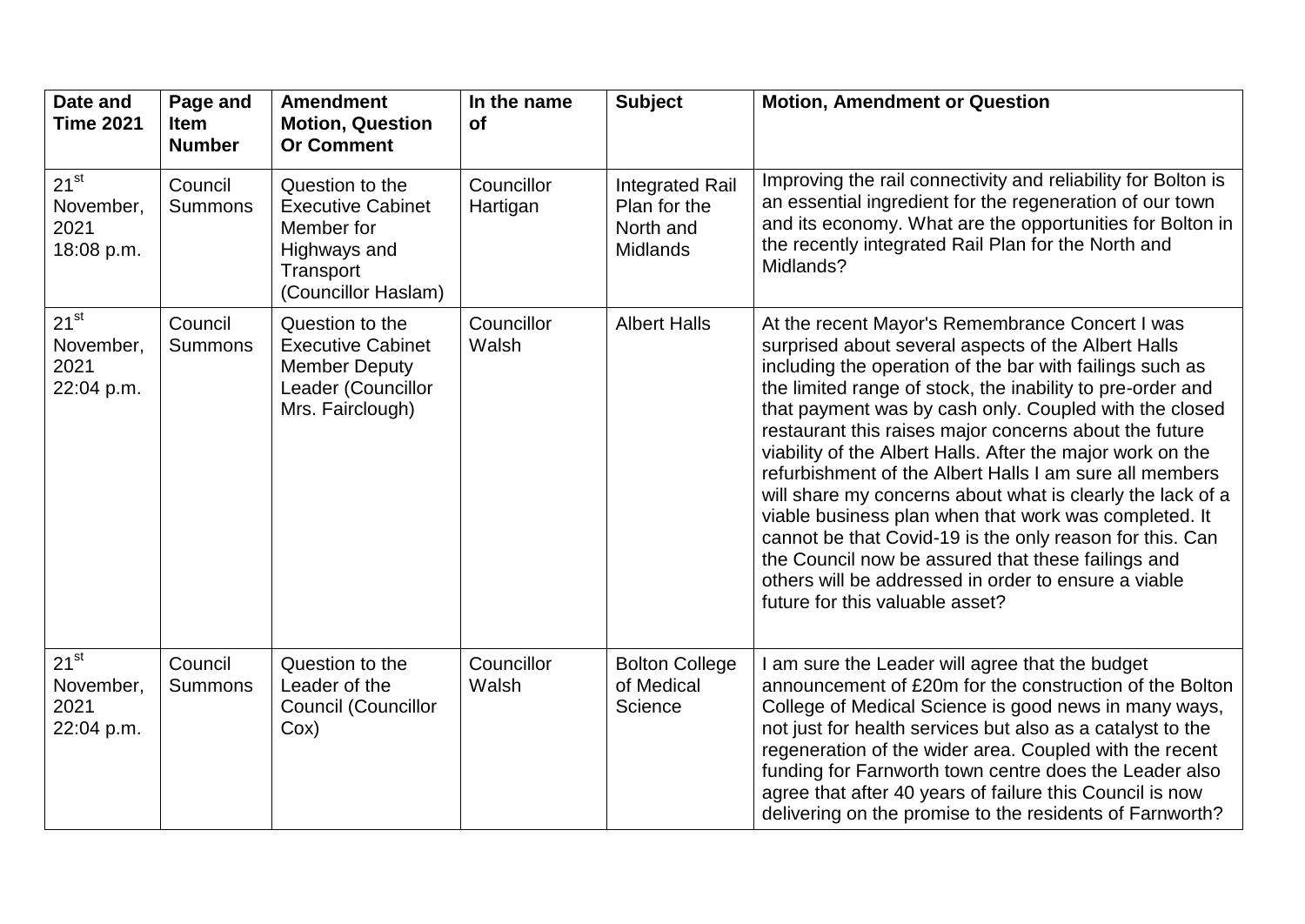| Date and<br><b>Time 2021</b>                 | Page and<br><b>Item</b><br><b>Number</b> | <b>Amendment</b><br><b>Motion, Question</b><br><b>Or Comment</b>                                              | In the name<br><b>of</b>     | <b>Subject</b>                                                     | <b>Motion, Amendment or Question</b>                                                                                                                                                                                                                                                                                                                                                                                                                                                                                                                                                                                                                                                                                                                                                                 |
|----------------------------------------------|------------------------------------------|---------------------------------------------------------------------------------------------------------------|------------------------------|--------------------------------------------------------------------|------------------------------------------------------------------------------------------------------------------------------------------------------------------------------------------------------------------------------------------------------------------------------------------------------------------------------------------------------------------------------------------------------------------------------------------------------------------------------------------------------------------------------------------------------------------------------------------------------------------------------------------------------------------------------------------------------------------------------------------------------------------------------------------------------|
| $21^{st}$<br>November,<br>2021<br>19:37 p.m. | Council<br><b>Summons</b>                | Question to the<br><b>Executive Cabinet</b><br>Member for<br>Highways and<br>Transport<br>(Councillor Haslam) | Councillor<br>Veevers        | <b>Barrow Bridge</b><br>Road                                       | Following the collapse of a retaining wall, Barrow Bridge<br>Road has been closed to all vehicles since August 2020.<br>The Executive Cabinet Member may recall that earlier<br>this year I asked that reconstruction of this retaining wall<br>begin as soon as possible. However, despite the<br>preparation of a comprehensive scheme for just this<br>purpose I was told that there was, at that time, no money<br>available to carry out these much-needed repairs.                                                                                                                                                                                                                                                                                                                             |
|                                              |                                          |                                                                                                               |                              |                                                                    | It is my understanding that funding has now been found,<br>and if my understanding is correct, can the Executive<br>Cabinet Member give assurances to residents that<br>Barrow Bridge Road will soon be re-opened and if so<br>when does he expect this to happen?                                                                                                                                                                                                                                                                                                                                                                                                                                                                                                                                   |
| $21^{st}$<br>November,<br>2021<br>22:46 p.m. | Council<br><b>Summons</b>                | Question to the<br><b>Executive Cabinet</b><br>Member for<br>Stronger<br>Communities<br>(Councillor Dean)     | Councillor<br><b>Sanders</b> | Policing and<br>security across<br>Farnworth<br><b>Town Centre</b> | Farnworth Town Centre remains in the news for all the<br>right reasons when it comes to the imminent major<br>regeneration, however, lately there has been a large<br>spike in burglaries to our town centre business sector.<br>Businesses are being broken into each night and<br>vandalism remains a persistent issue. Business owners<br>and local residents are understandably feeling annoyed<br>and are a questioning the effectiveness of policing and<br>security across Farnworth Town Centre. Will the<br><b>Executive Cabinet Member for Stronger Communities</b><br>meet with Farnworth ward councillors to discuss this<br>matter, and also seek assurance from Greater<br>Manchester Police that Farnworth Town Centre is a<br>priority and being afforded the resources it warrants? |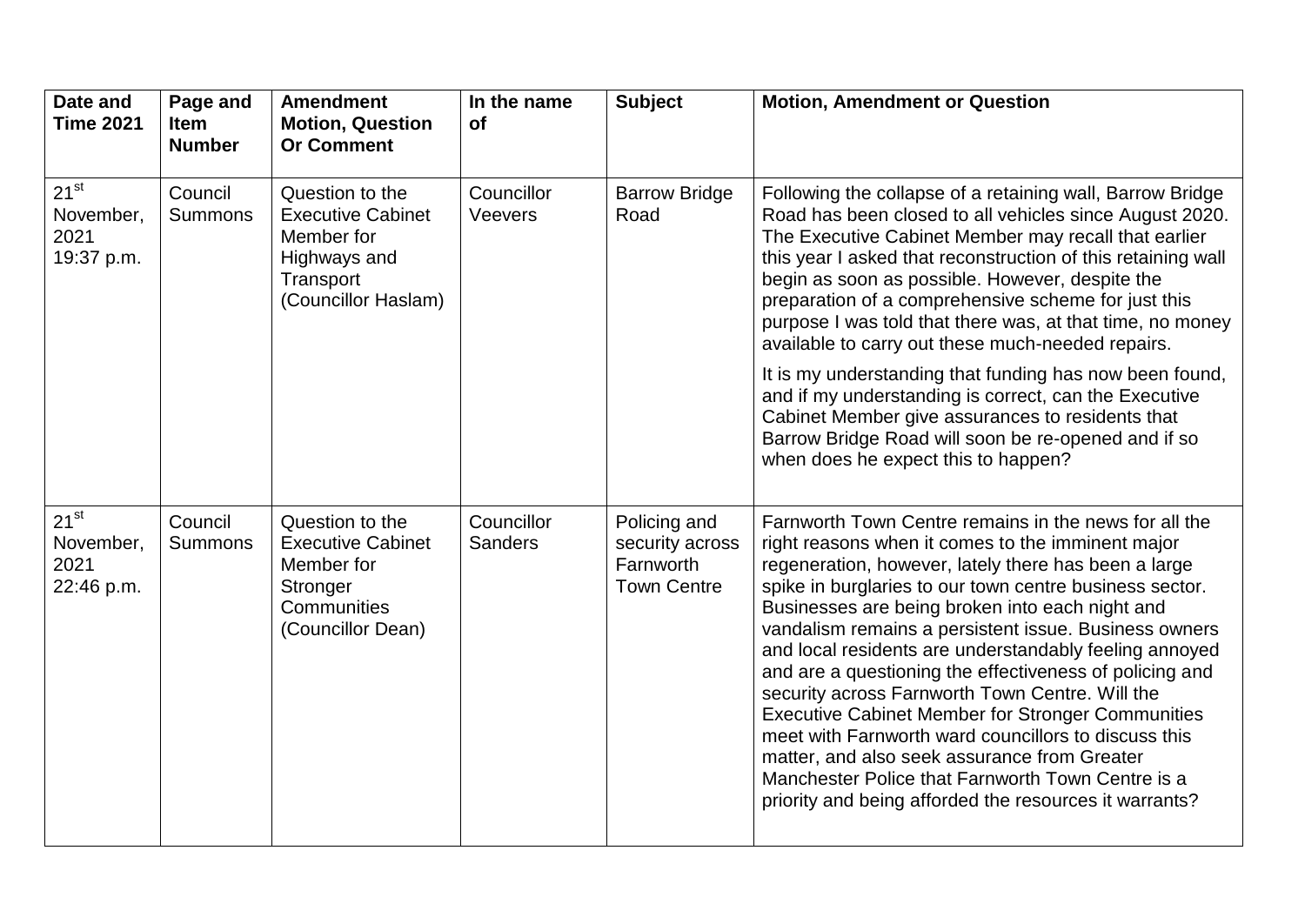| Date and<br><b>Time 2021</b>                 | Page and<br><b>Item</b><br><b>Number</b> | <b>Amendment</b><br><b>Motion, Question</b><br><b>Or Comment</b>                                                    | In the name<br><b>of</b> | <b>Subject</b>                        | <b>Motion, Amendment or Question</b>                                                                                                                                                                                                                                                                                                                                                                                                                                                                                                   |
|----------------------------------------------|------------------------------------------|---------------------------------------------------------------------------------------------------------------------|--------------------------|---------------------------------------|----------------------------------------------------------------------------------------------------------------------------------------------------------------------------------------------------------------------------------------------------------------------------------------------------------------------------------------------------------------------------------------------------------------------------------------------------------------------------------------------------------------------------------------|
| $22^{nd}$<br>November,<br>2021<br>09:58 a.m. | Council<br><b>Summons</b>                | Question to the<br><b>Executive Cabinet</b><br><b>Member for Adult</b><br><b>Social Care</b><br>(Councillor Morgan) | <b>Councillor Hill</b>   | Remembrance<br>Day Parades            | Does Bolton's armed forces champion agree with me<br>that the success of this years Remembrance Day<br>parades was due to the hard work and dedication of our<br>local volunteers, council officers, veterans and serving<br>armed forces. And that we will we continue to honour our<br>armed forces in years to come both in the town centre<br>and across the wider borough?                                                                                                                                                        |
| $22^{nd}$<br>November,<br>2021<br>10:36 a.m. | Council<br><b>Summons</b>                | Question to the<br><b>Executive Cabinet</b><br>Member for<br>Regeneration<br>(Councillor Warren)                    | Councillor<br>McKeon     | Disposal of<br>land at Haslam<br>Park | On the 19th October 2021, the Executive Cabinet<br>Member made the decision to dispose of land at Haslam<br>Park for the specific purpose of the provision of a new<br>secondary school, to serve the Rumworth and adjacent<br>communities.                                                                                                                                                                                                                                                                                            |
|                                              |                                          |                                                                                                                     |                          |                                       | As confirmed by the minutes of the decision, the view of<br>the Ward Councillors was that disposal of the land can<br>be supported on the proviso that a masterplan for the<br>wider area be developed that would consider a<br>"replacement park" to "replace or not detriment access,<br>and current services for the local community." The<br>Executive Cabinet Member approved that "reinstatement"<br>of the park" be a part of the decision delegated to the<br>Director of Place, in consultation with the Ward<br>Councillors. |
|                                              |                                          |                                                                                                                     |                          |                                       | Will the Executive Cabinet Member confirm that:                                                                                                                                                                                                                                                                                                                                                                                                                                                                                        |
|                                              |                                          |                                                                                                                     |                          |                                       | A) Should the land ultimately not be used for the<br>provision of a new school, the land will revert back to<br>Council control as recreation; and                                                                                                                                                                                                                                                                                                                                                                                     |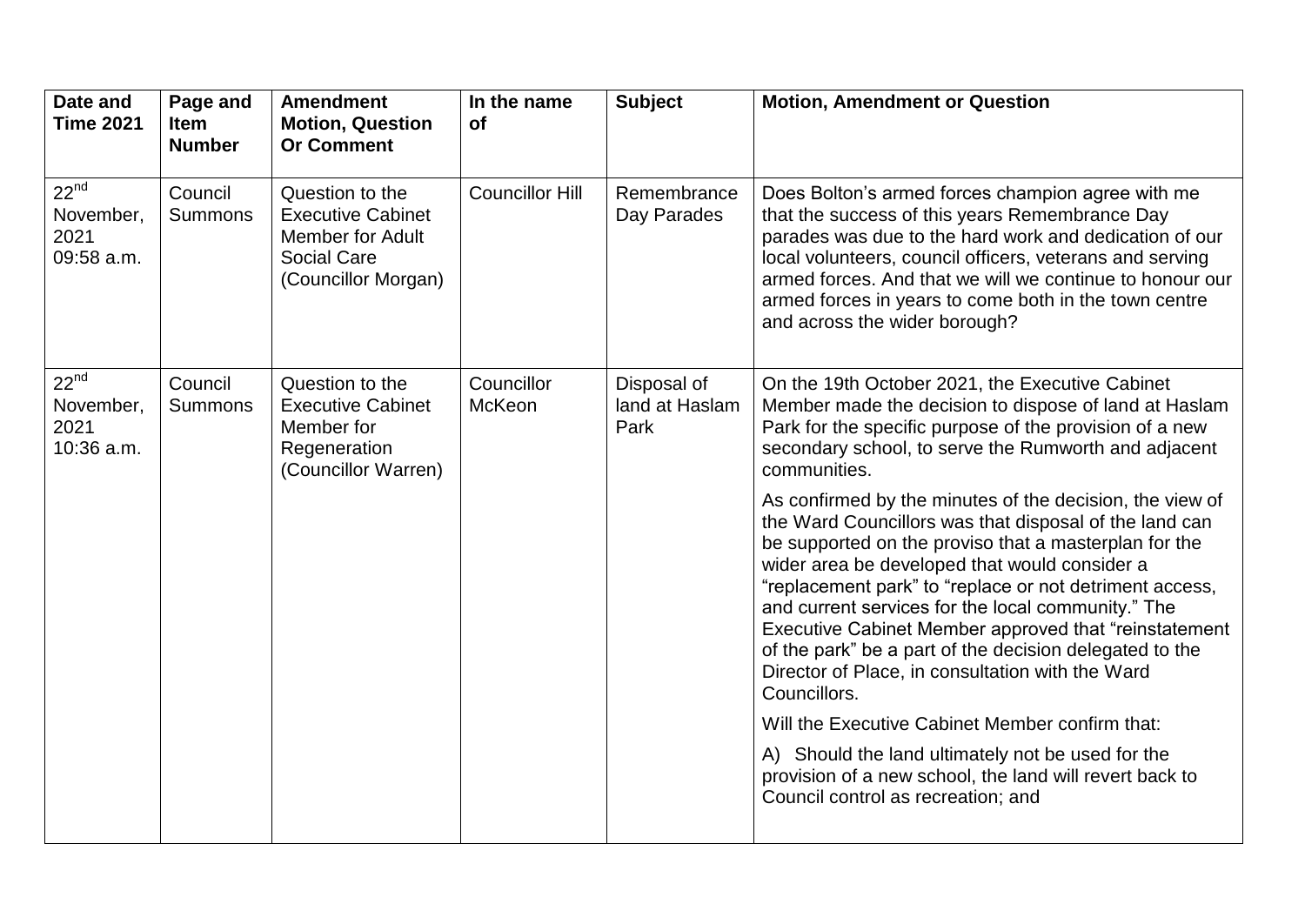| Date and<br><b>Time 2021</b>                 | Page and<br><b>Item</b><br><b>Number</b> | <b>Amendment</b><br><b>Motion, Question</b><br><b>Or Comment</b>                              | In the name<br><b>of</b> | <b>Subject</b>        | <b>Motion, Amendment or Question</b>                                                                                                                                                                                                                                                                                                                                                                                                                                                                                                                                                                                                                                                                                                                                                                                                                                                                       |
|----------------------------------------------|------------------------------------------|-----------------------------------------------------------------------------------------------|--------------------------|-----------------------|------------------------------------------------------------------------------------------------------------------------------------------------------------------------------------------------------------------------------------------------------------------------------------------------------------------------------------------------------------------------------------------------------------------------------------------------------------------------------------------------------------------------------------------------------------------------------------------------------------------------------------------------------------------------------------------------------------------------------------------------------------------------------------------------------------------------------------------------------------------------------------------------------------|
|                                              |                                          |                                                                                               |                          |                       | B) That should plans for the school go ahead, there be<br>no net loss of 'publicly accessible recreation land' in the<br>wider context of a redefined boundary of Haslam Park,<br>and that if this requires one off capital monies to be used<br>to bring any current inaccessible land into recreational<br>use, then this be facilitated.                                                                                                                                                                                                                                                                                                                                                                                                                                                                                                                                                                |
| $22^{nd}$<br>November,<br>2021 10:49<br>a.m. | Council<br><b>Summons</b>                | Question to the<br><b>Executive Cabinet</b><br>Member for<br>Wellbeing<br>(Councillor Baines) | Councillor<br>Haworth    | Public<br>Information | Hearing from Bolton General Practitioners and health<br>managers at the Scrutiny Committee meeting, it is clear<br>that reducing patient face to face appointments in<br>primary care was being implemented before Covid 19<br>struck in February 2020. The shift to more online<br>consultations and appointments being part of the NHS<br>long term plan. But at the scrutiny meeting it was<br>acknowledged that there has been dissatisfaction and<br>consternation among the public over difficulties<br>accessing face to face GP and primary care<br>appointments. Can the Executive Cabinet Member<br>confirm that, with the Council working with partners on<br>health and social care, there will be lessons learnt from<br>that pre-Covid period in the Borough; that the public<br>should be fully informed and fully consulted when there<br>is change planned in health or social care here? |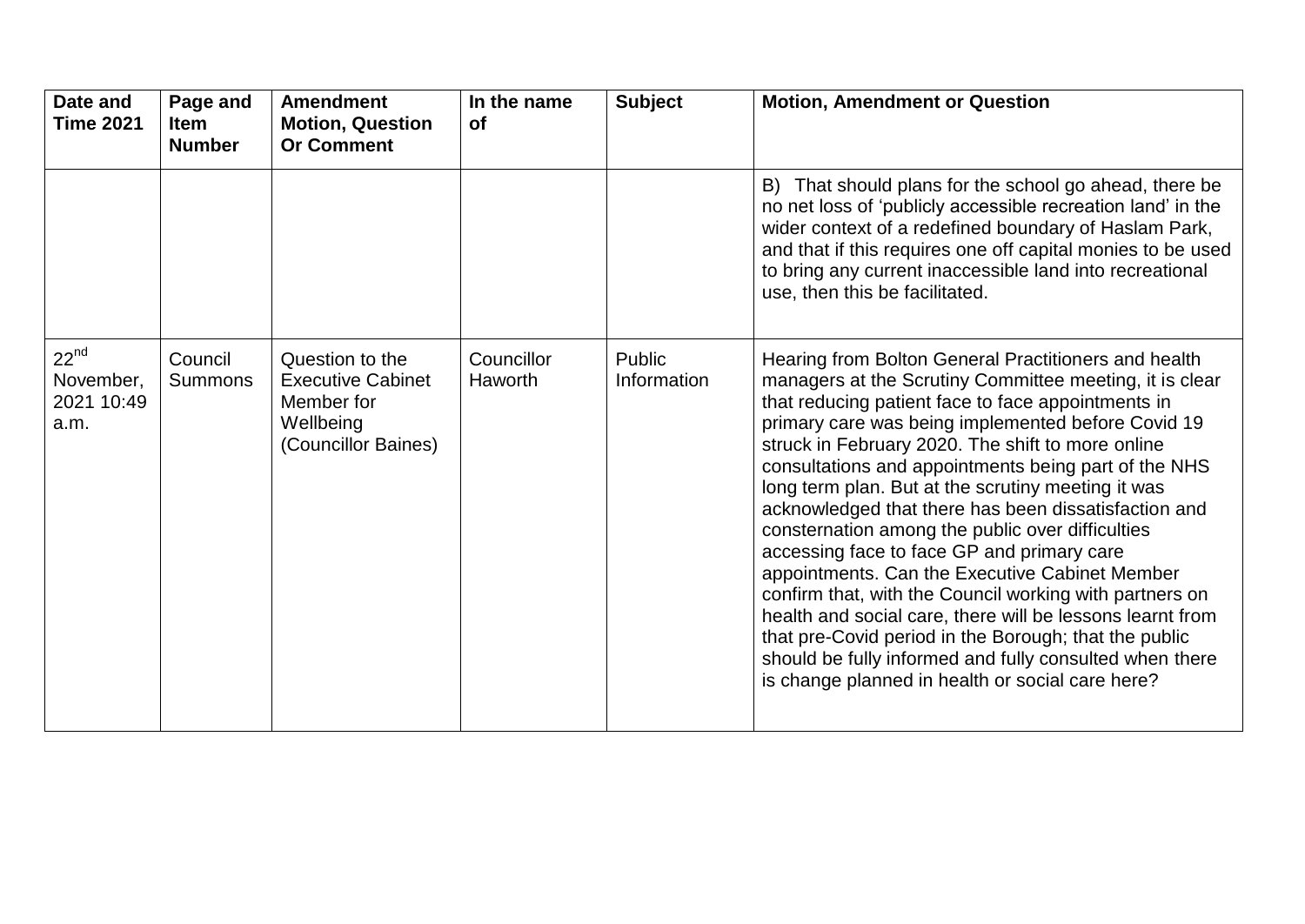| Date and<br><b>Time 2021</b>                               | Page and<br><b>Item</b><br><b>Number</b> | <b>Amendment</b><br><b>Motion, Question</b><br><b>Or Comment</b>                                                    | In the name<br>of       | <b>Subject</b>                              | <b>Motion, Amendment or Question</b>                                                                                                                                                                                                                                                                                                                                                                                                                                                                     |
|------------------------------------------------------------|------------------------------------------|---------------------------------------------------------------------------------------------------------------------|-------------------------|---------------------------------------------|----------------------------------------------------------------------------------------------------------------------------------------------------------------------------------------------------------------------------------------------------------------------------------------------------------------------------------------------------------------------------------------------------------------------------------------------------------------------------------------------------------|
| $22^{nd}$<br>November,<br>2021 11:11<br>a.m.               | Council<br>Summons                       | Question to the<br><b>Executive Cabinet</b><br>Member for<br>Regeneration<br>(Councillor Warren)                    | Councillor<br>Weatherby | Farnworth<br><b>Market Precinct</b><br>site | On Monday 22nd November, the Executive Cabinet<br>Member for Regeneration approved to accept £1.4m of<br>Brownfield Land Fund from the Greater Manchester<br>Combined Authority. This is more excellent news for the<br>regeneration of Farnworth Town Centre. For the benefit<br>of the public and council members, please can the<br>Executive Cabinet Member give more details regarding<br>this secured funding and how it will benefit the imminent<br>works to the Farnworth Market Precinct site? |
| $22^{nd}$<br>November,<br>2021 11.40<br>a.m.               | Council<br><b>Summons</b>                | Question to the<br><b>Executive Cabinet</b><br>Member for<br><b>Children's Services</b><br>(Councillor<br>Galloway) | Councillor<br>Donaghy   | <b>Harvey Nursery</b>                       | Would the Executive Cabinet Member please explain to<br>Council why on Monday 22nd November 2021, she<br>decided to close Harvey Nursery? Does she agree with<br>me that this decision is a smack in the face to<br>democracy in Bolton, as Full Council has on 2 occasions<br>instructed her to reconvene the Collaborative Working<br>Group: a body that was originally set up in order to look<br>for solutions for the nurseries future viability.                                                   |
|                                                            |                                          |                                                                                                                     |                         |                                             | Will the Executive Cabinet Member inform council as to<br>why she chose to ignore the wishes of Council and<br>chose not to reconvene the Collaborative Working<br>Group.                                                                                                                                                                                                                                                                                                                                |
| <b>Questions/Comments under Standing Order 9(c)</b><br>10. |                                          |                                                                                                                     |                         |                                             |                                                                                                                                                                                                                                                                                                                                                                                                                                                                                                          |
| None                                                       |                                          |                                                                                                                     |                         |                                             |                                                                                                                                                                                                                                                                                                                                                                                                                                                                                                          |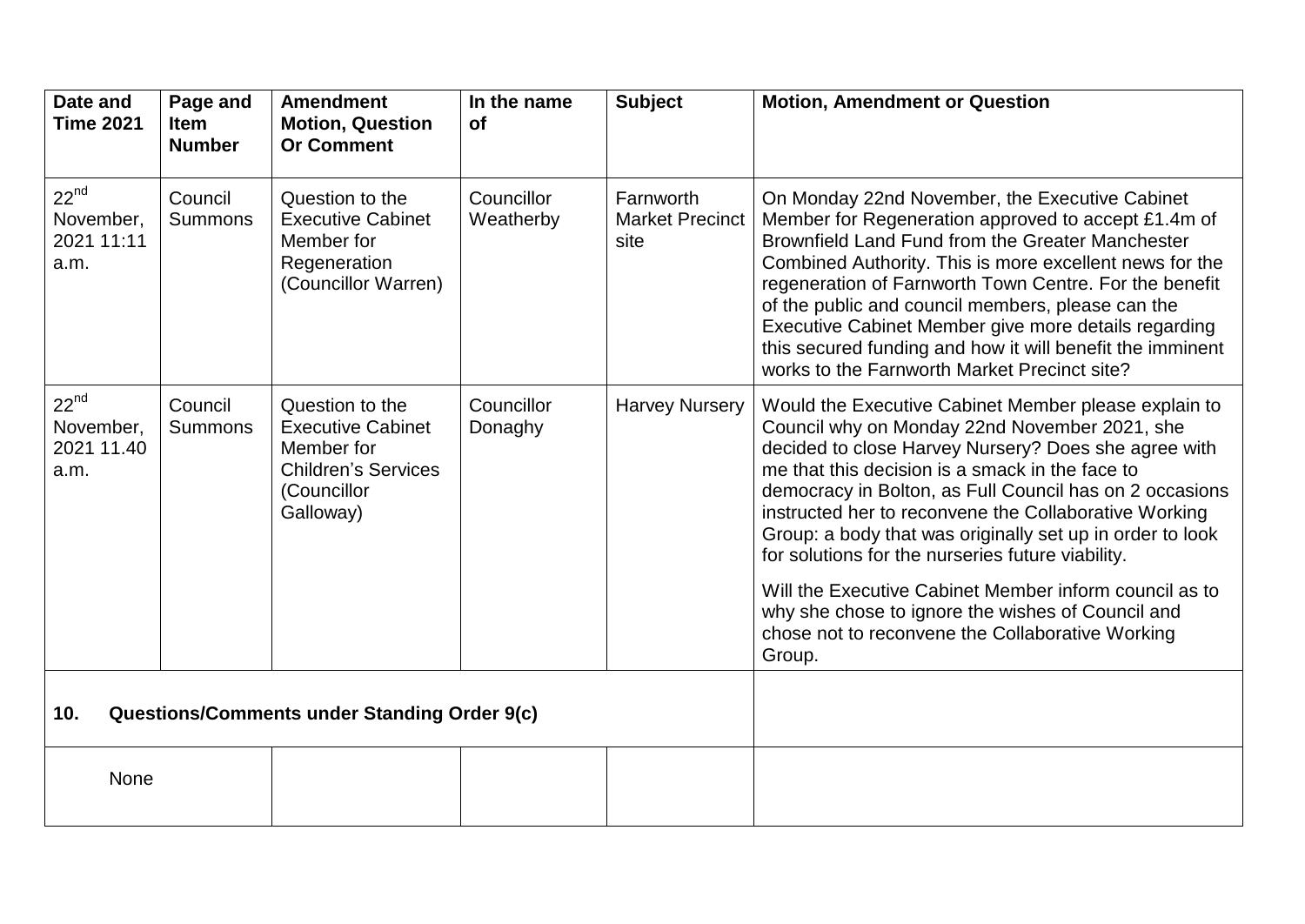| Date and<br><b>Time 2021</b> | Page and<br><b>Item</b><br><b>Number</b> | <b>Amendment</b><br><b>Motion, Question</b><br><b>Or Comment</b>         | In the name<br><b>of</b> | <b>Subject</b> | <b>Motion, Amendment or Question</b> |
|------------------------------|------------------------------------------|--------------------------------------------------------------------------|--------------------------|----------------|--------------------------------------|
|                              |                                          |                                                                          |                          |                |                                      |
| 11.                          | <b>Committee Proceedings</b>             |                                                                          |                          |                |                                      |
|                              | <b>Planning Committee</b>                |                                                                          |                          |                |                                      |
|                              |                                          | Motion to be moved by Councillor Walsh (See Section B).                  |                          |                |                                      |
|                              |                                          | <b>Licensing and Environmental Regulation Committee</b>                  |                          |                |                                      |
|                              |                                          | Motion to be moved by Councillor Flitcroft (See Section C).              |                          |                |                                      |
| 12.                          | <b>Scrutiny Committees</b>               |                                                                          |                          |                |                                      |
|                              |                                          | Composite Motion to be moved by Councillor Silvester                     |                          |                |                                      |
| (A)                          |                                          | Corporate and External Issues Scrutiny Committee (See Section D)         |                          |                |                                      |
| (B)                          |                                          | Health Overview and Adult Social Care Scrutiny Committee (See Section E) |                          |                |                                      |
| (C)                          |                                          | <b>Place Scrutiny Committee (See Section F)</b>                          |                          |                |                                      |
| (D)                          |                                          | <b>Children's Services Scrutiny Committee (See Section G)</b>            |                          |                |                                      |
|                              |                                          |                                                                          |                          |                |                                      |